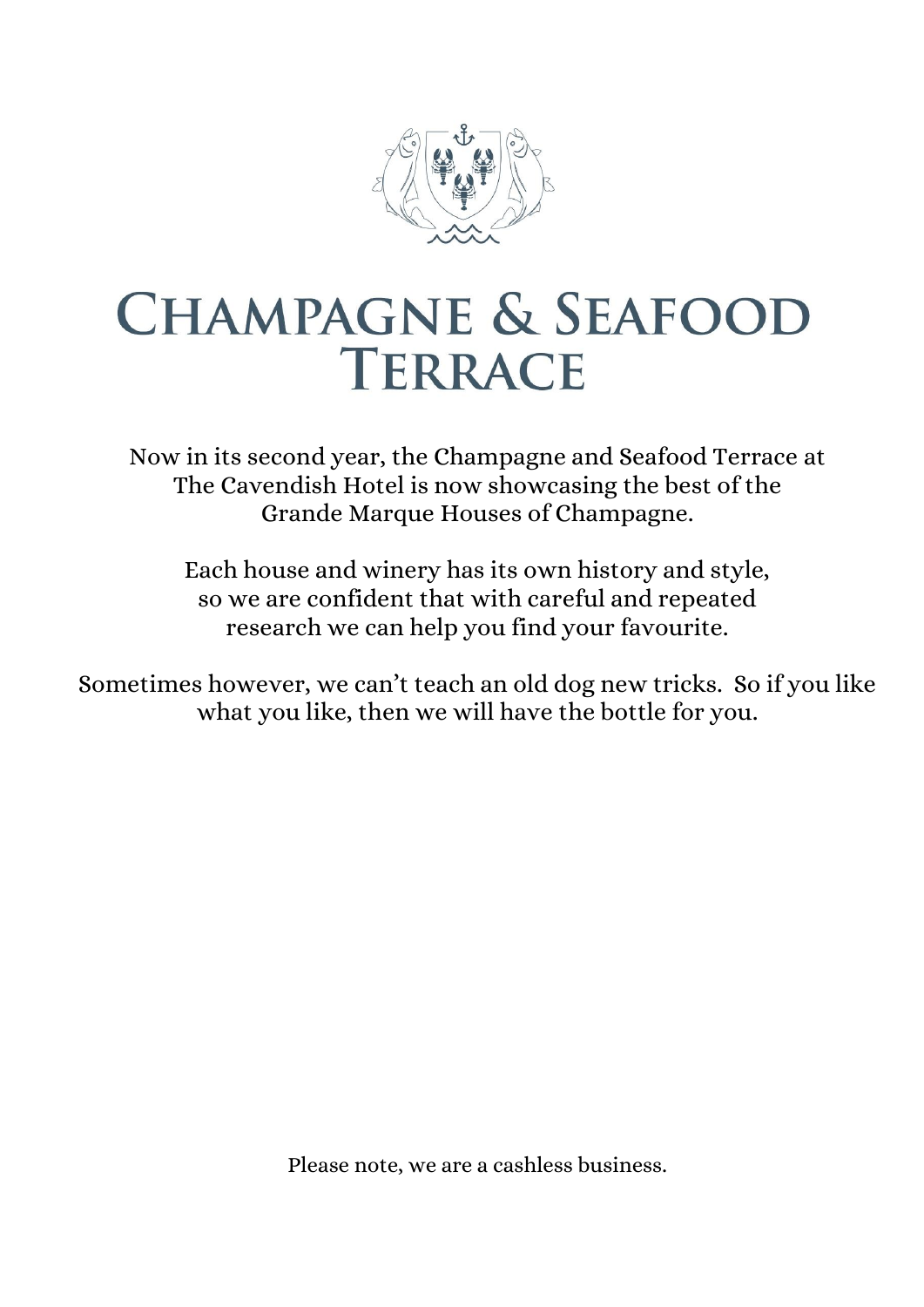

Passion, creative boldness, free spirit and elegance through simplicity are the founding values of the House. At Laurent-Perrier, passion guides the hand. An unrivalled creator of style and emotions since 1812, Laurent-Perrier suits every occasion and offers a unique experience for all senses through its innovative and comprehensive range of champagnes.

| La Cuvée Brut               | £67.50 |
|-----------------------------|--------|
| Cuvée Rosé                  | £89.50 |
| Ultra Brut, Brut Nature     | £115   |
| Blanc de Blanc, Brut Nature | £130   |
| Grand Siecle No.24          | ึ ควา∩ |

## CHAMPAGNE **BOLLINGER**

The Bollinger champagne House has created prestigious champagnes with character, distinguished by their elegance and complexity, since 1829. These outstanding wines are the result of rigorous attention to detail, for Bollinger accepts nothing less than excellence.

| Special Cuvée Brut          | £110 |
|-----------------------------|------|
| Rosé Brut                   | £130 |
| Grande Année 2012           | £220 |
| PNVZ – Pinot Noir 2016      | £175 |
| RD 2002 - Récemment Dégorgé | £300 |



Charles Heidsieck, 200 years of freedom. The Charles' Wine represents a world of elegance and indulgence. It is beautifully balanced and captivatingly complex. The quality demands meticulous attention.

| Brut Reserve | £85 |
|--------------|-----|
| Rosé Reserve | £95 |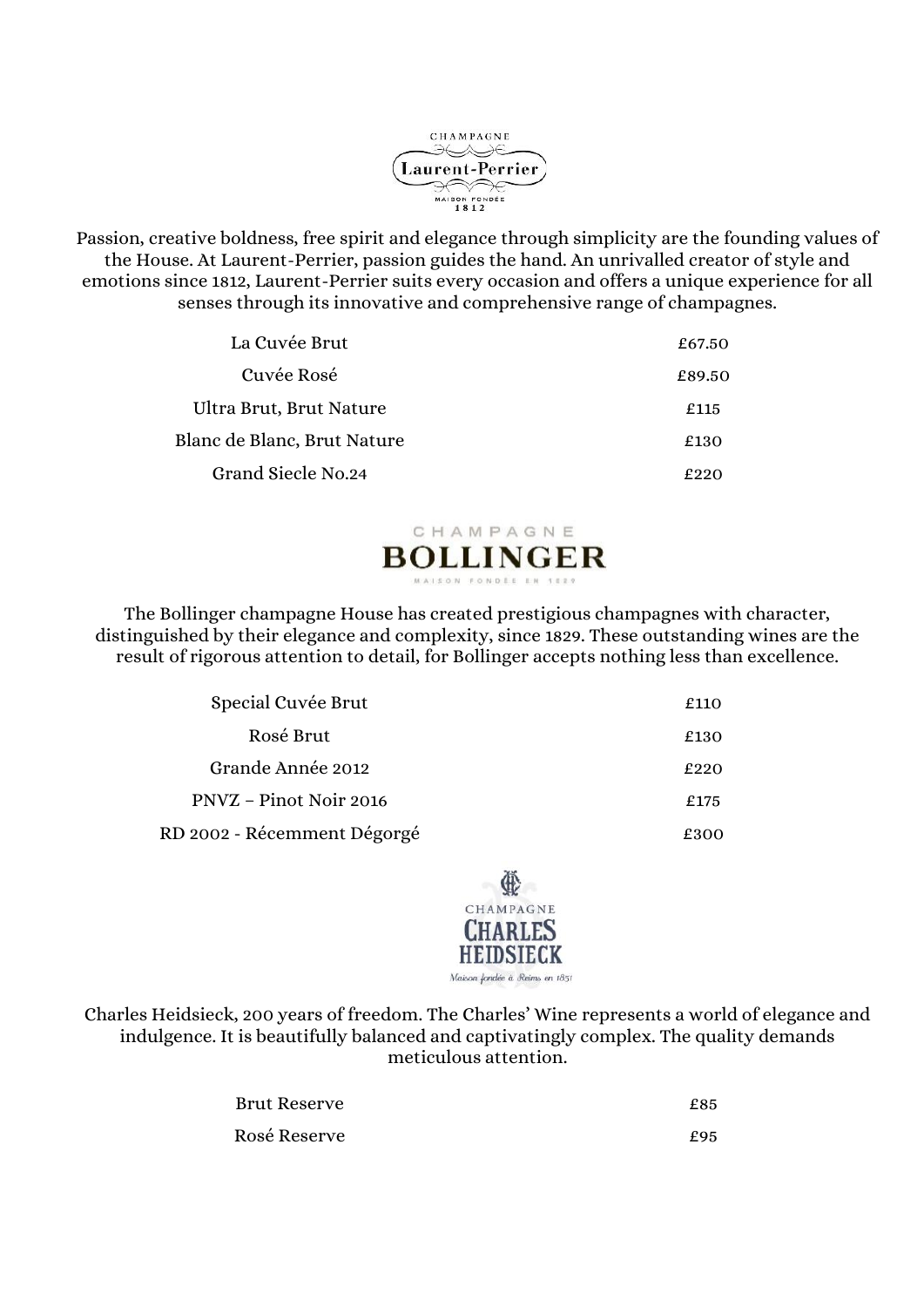

Established in 1785 by Florens-Louis Heidsieck in Epernay, Heidsieck & Co. Monopole is one of the original "Grande Marques" of Champagne.

| Rose Top   | £75 |
|------------|-----|
| Bronze Top | £80 |
| Gold Top   | £80 |

# KRUG

Behind every precious drop of Krug stands the dream of a visionary. One man who, long before others, understood that the essence of Champagne is pleasure. So, over 170 years ago, Joseph Krug broke with convention to follow his vision.

To create the most generous expression of Champagne every year, regardless of climatic unpredictability.

| Grand Cuvée 169EMÈ Edition | £250 |
|----------------------------|------|
| Rosé $25^{EME}$ Edition    | £325 |
| Vintage 2004               | £400 |
|                            |      |



At Lanson, we're among those who believe in love.Love for the soil, for the terroir, of a job well done.A sustainable love, A love of sharing, of being together, of making people happy. At Lanson, we will always stand for the values of openness, kindness, humility, authenticity and elegance.

#### Lanson, it's all about Love.

Black Label Brut **E**75

 $Rosé$   $£80$ 

LOUIS ROEDERER

"Today's masterpieces are setting ever higher standards for tomorrow's wines, Louis Roederer's quest for perfection"

| Collection 242    | f90  |
|-------------------|------|
| Cristal 2007      | £275 |
| Cristal Rosé 2013 | £500 |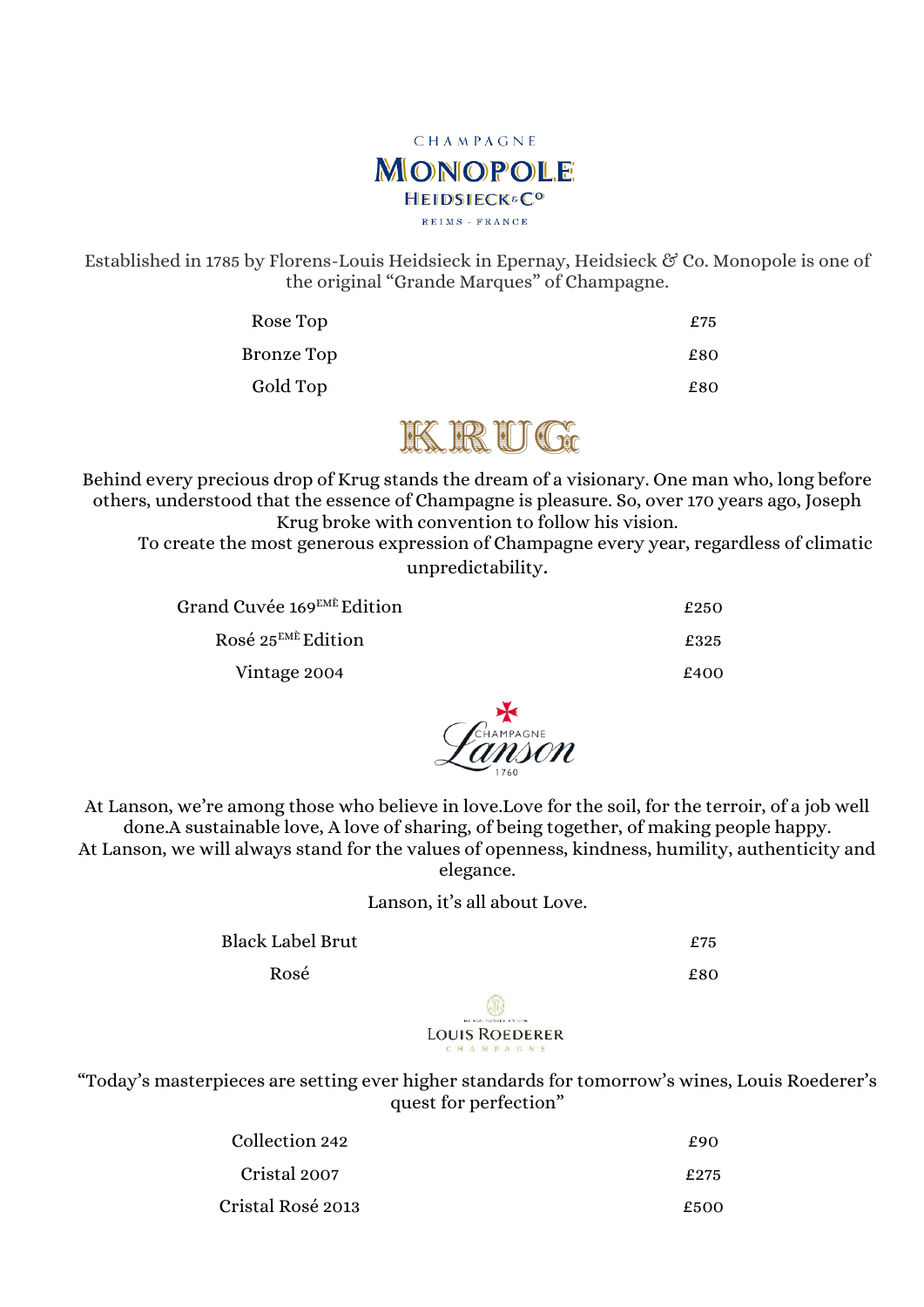#### FRANCE **MOËT & CHANDON** CHAMPAGNE

Since 1743 when it was founded, Moët & Chandon has been passing down unequaled winemaking savoir-faire and an innovative and pioneering spirit from generation to generation.

| Imperial          | £85  |
|-------------------|------|
| Rosé Imperial     | £90  |
| Ice Imperial      | £90  |
| Dom Perignon 2012 | £250 |



"Only The Best"

Cordon Rouge **EXECO EXECO EXECO EXECO**  $R$ osé Brut  $£90$ 



Maison Perrier-Jouët's affinity with the Art Nouveau movement is best expressed by the emblematic anemone motif illustrated for the House in 1902 by Emile Gallé. Today, the House's enduring bond with art and nature translates to an extravagant universe which reinvents luxury as a meaningful experience with artistic collaborations.

| <b>Grand Brut</b>      | £85. |
|------------------------|------|
| Blanc de Blancs        | £110 |
| Blason Rosé            | £110 |
| Belle Epoque 2012      | £225 |
| Belle Epoque Rosé 2013 | £275 |



Piper-Heidsieck is one of Champagne's most well-known yet underestimated houses. It has a rich history, being a favourite of Marilyn Monroe, who claimed she liked a glass to wake up in the morning, to being the first ever bottle of Champagne to feature in a movie when it starred in the 1933 Laurel and Hardy film 'Sons of the Desert'.

| Cuvée Brut          | £85  |
|---------------------|------|
| Sauvage Rosé        | £85  |
| Rare Millésime 2008 | f230 |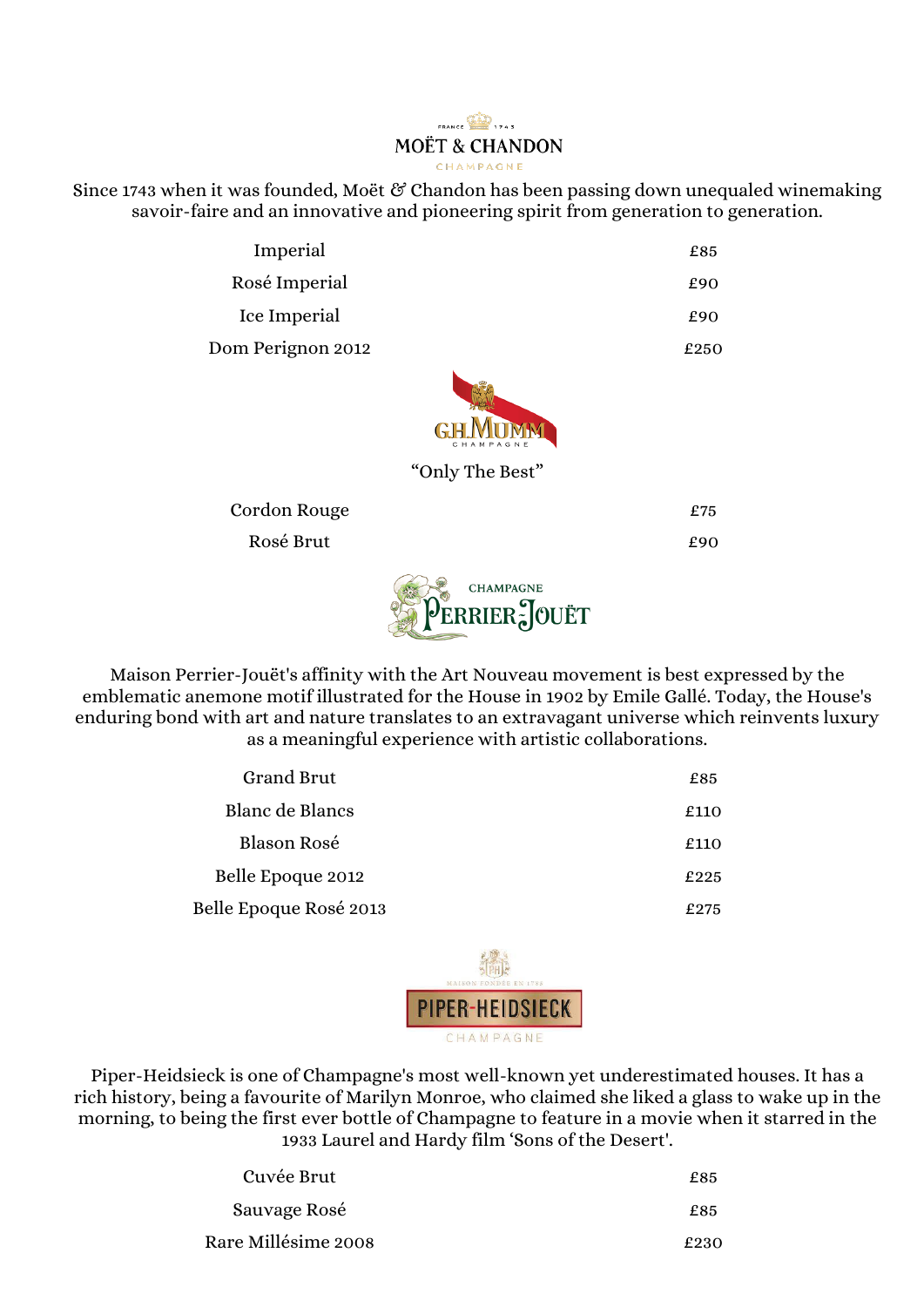

Champagne Pol Roger has been producing exceptional champagne for over 160 years. To this day the house remains small, family-owned, fiercely independent and unrivalled in its reputation for quality.

White Foil Brut Reserve **EXECUTE:** E69

Rosé Vintage 2015  $\epsilon$ 160

Cuvée Winston Churchill 2013 £275

![](_page_4_Picture_5.jpeg)

In 1858, Madame Pommery took over as head of Pommery & Greno after the death of her husband. She based the expansion of her House on the creation of wines unlike any others, with one constant demand: quality pushed to the extreme. Well aware of how important the grapes' origin was to the quality of her wines, over the years she built a collection of the finest vineyards in all of Champagne.

Cuvée Louise 2004

![](_page_4_Picture_9.jpeg)

The house of Ruinart is unlike any other. It was the first established champagne house in 1729 and inspired by the intuition of a monk well ahead of his time.

| <b>Ruinart Brut</b> | £96.50 |
|---------------------|--------|
| <b>Ruinart Rosé</b> | £140   |
| Blanc de Blancs     | £160   |
| Dom Ruinart 2007    | £250   |
|                     |        |

## **Veuve Clicquot**

True to this heritage, the House is proud of its motto: "Only one quality, the finest". In its history there have been only 11 Cellar Masters at Veuve Clicquot. This has resulted in a never finding quest for quality and ensured the continuity of the Veuve Clicquot style: strength and complexity. Veuve Clicquot prides itself on excellence and quality.

| Brut Reserve        | £85  |
|---------------------|------|
| Prestige Rosé       | £95  |
| La Grande Dame 2012 | f225 |